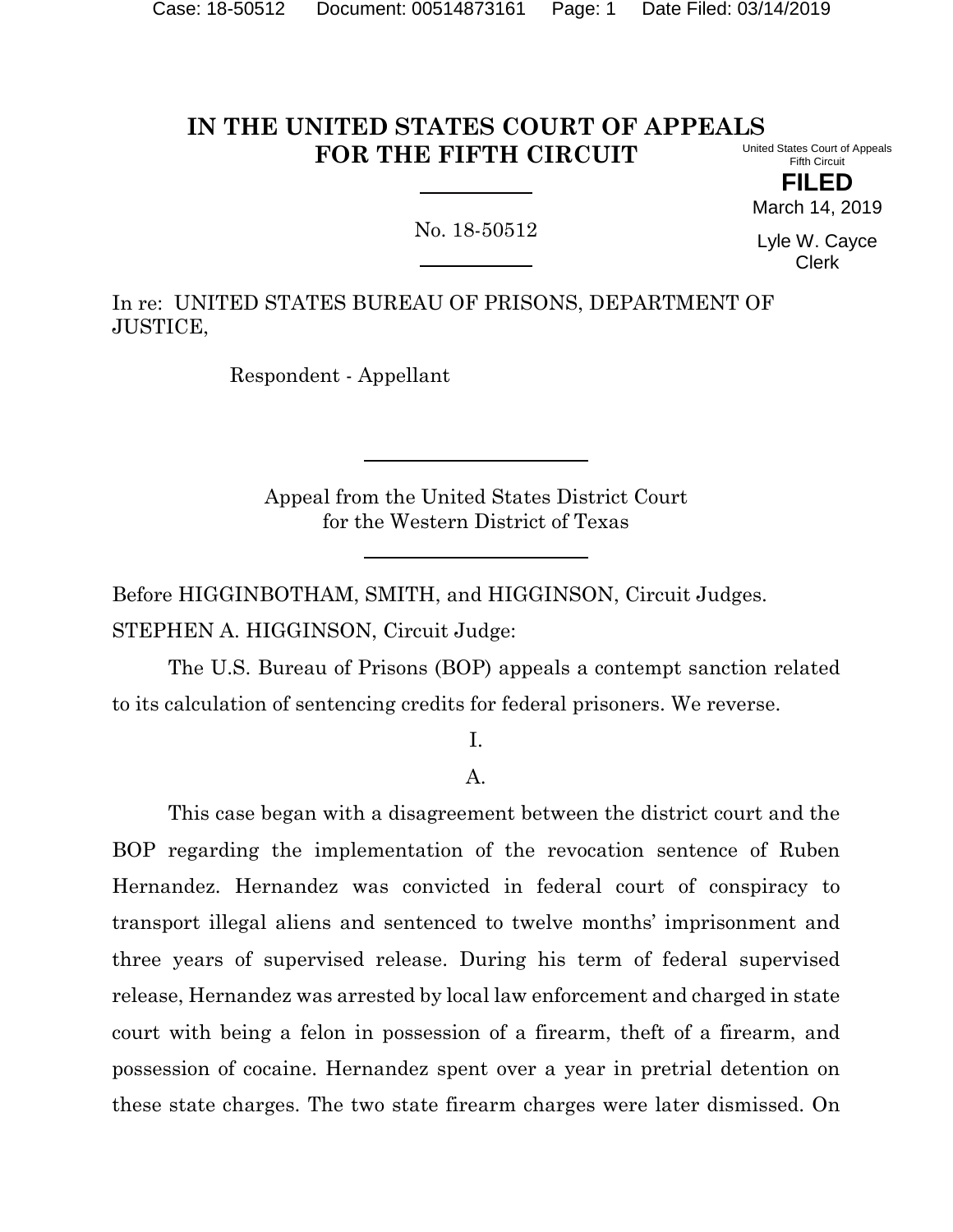November 15, 2016, Hernandez was acquitted of the remaining state drug possession charge.

Federal authorities took custody of Hernandez, and the government petitioned the district court to revoke his supervised release based on his alleged drug and firearm possession. On March 13, 2017, the district court revoked Hernandez's supervised release and sentenced him to 10 months imprisonment. At the revocation hearing, Hernandez requested credit for time served in state custody. The district court orally denied this request. The revocation judgment orders "that the defendant, **Ruben Hernandez**, be committed to the custody of the U.S. Bureau of Prisons for a term of **TEN (10) months**, pursuant to 18 U.S.C. § 3583(e)(3) with credit for time served from **November 14, 2016 forward**." The BOP later determined that Hernandez was entitled to credit for the 543 days he spent in detention following his state arrest. Because Hernandez had already served more than his 10 month sentence, he was released.

The district court learned of Hernandez's release, and concluded that the BOP's sentence calculation was inconsistent with the revocation judgment. According to the BOP, the district court then directed a probation officer to contact the BOP and express the court's disagreement with its credit calculation. Romulo Armendariz, an Operations Manager at the BOP's Designation and Sentence Computation Center, responded that the BOP was required to give Hernandez credit for the full period he spent in state custody under 18 U.S.C. § 3585(b). The district court, through the probation officer, maintained that the BOP had made a mistake. The court requested that the BOP either take Hernandez back into custody or provide the name and mailing address of a person to whom a summons could be sent for a Show Cause hearing.

2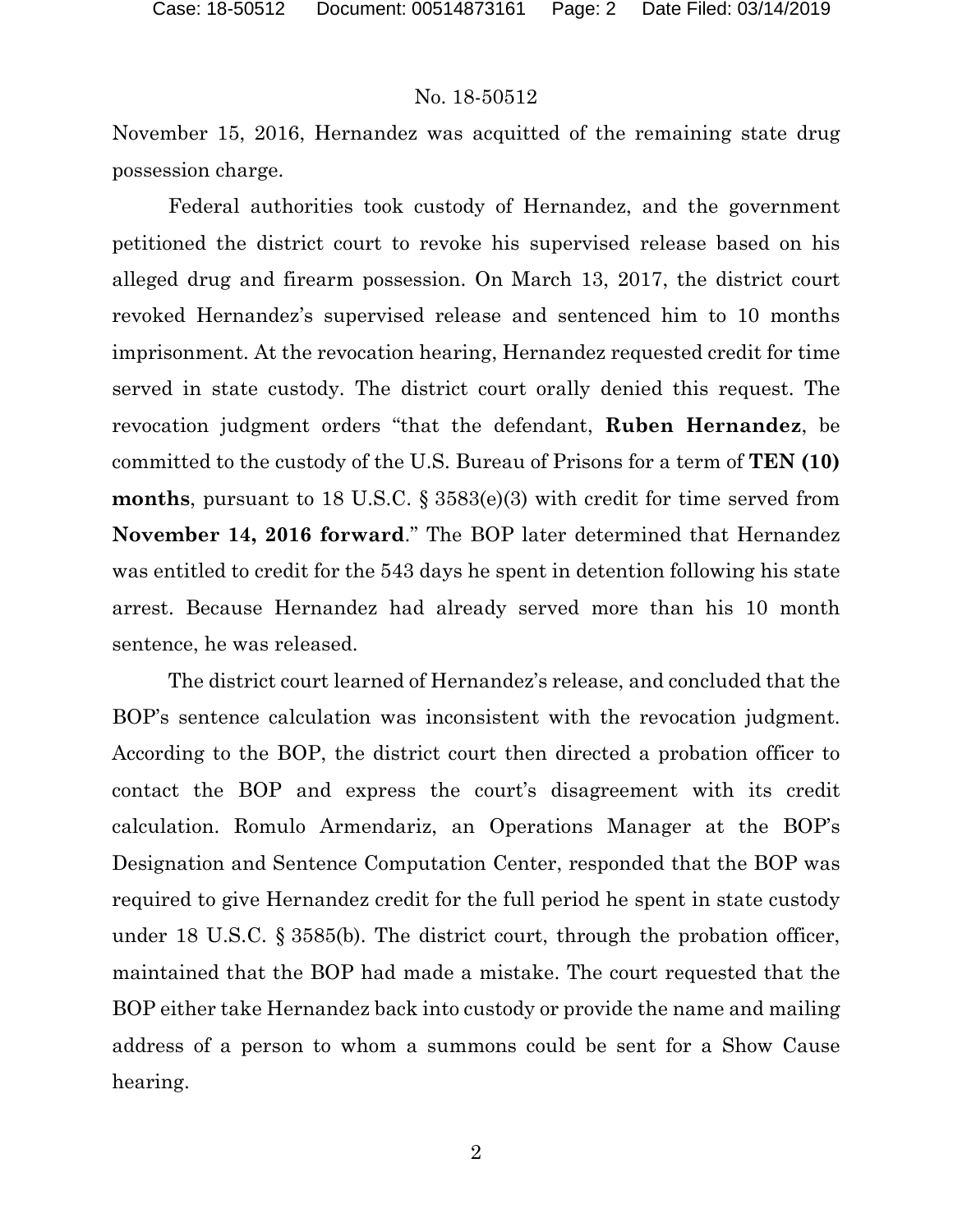$\overline{a}$ 

#### No. 18-50512

#### B.

When the BOP did not re-arrest Hernandez, the district court opened a civil contempt proceeding against Armendariz.[1](#page-2-0) The court issued an order to show cause why Armendariz should not be held in contempt for violating the court's revocation order by improperly calculating Hernandez's sentence. The district court later issued a supplemental order to show cause related to the calculation of the sentence of another defendant, Antonio Bustamante-Huerta, who was released in [2](#page-2-1)012.<sup>2</sup> The district court subsequently added Craig Pickles, Section Chief of Sentence Computation at the BOP, as an additional respondent in the contempt proceeding.

The district court held a contempt hearing on January 29, 2018. The court began by explaining that Armendariz and Pickles were named in their official capacities, and that the contempt proceeding was not against any individual. The court then raised for the first time the case of another defendant, Francisco Javier Hernandez, whose supervised release was revoked in 2011. The district court had ordered Francisco Hernandez's sentence to run consecutively to a pending state case. Yet because Francisco Hernandez had not yet been convicted in state court at the time of the revocation, he was awarded credit for time served and released. He was later convicted in state court. The district court expressed its view that the BOP was in contempt of

<span id="page-2-0"></span><sup>&</sup>lt;sup>1</sup> The district court initially requested that the prosecutor involved in Ruben Hernandez's case prosecute the contempt proceeding. The U.S. Attorney's Office declined the court's invitation to prosecute the alleged contempt, stating that it concurred with the BOP's credit determination and did not believe that contempt was appropriate. The U.S. Attorney informed the court that it would instead represent Armendariz. The district court stated that it intended to appoint a special prosecutor, but did not do so.<br><sup>2</sup> Armendariz attests that he was not personally involved in Bustamante-

<span id="page-2-1"></span>Huerta's sentence computation, but that Bustamante-Huerta may have been released early due to a data entry error.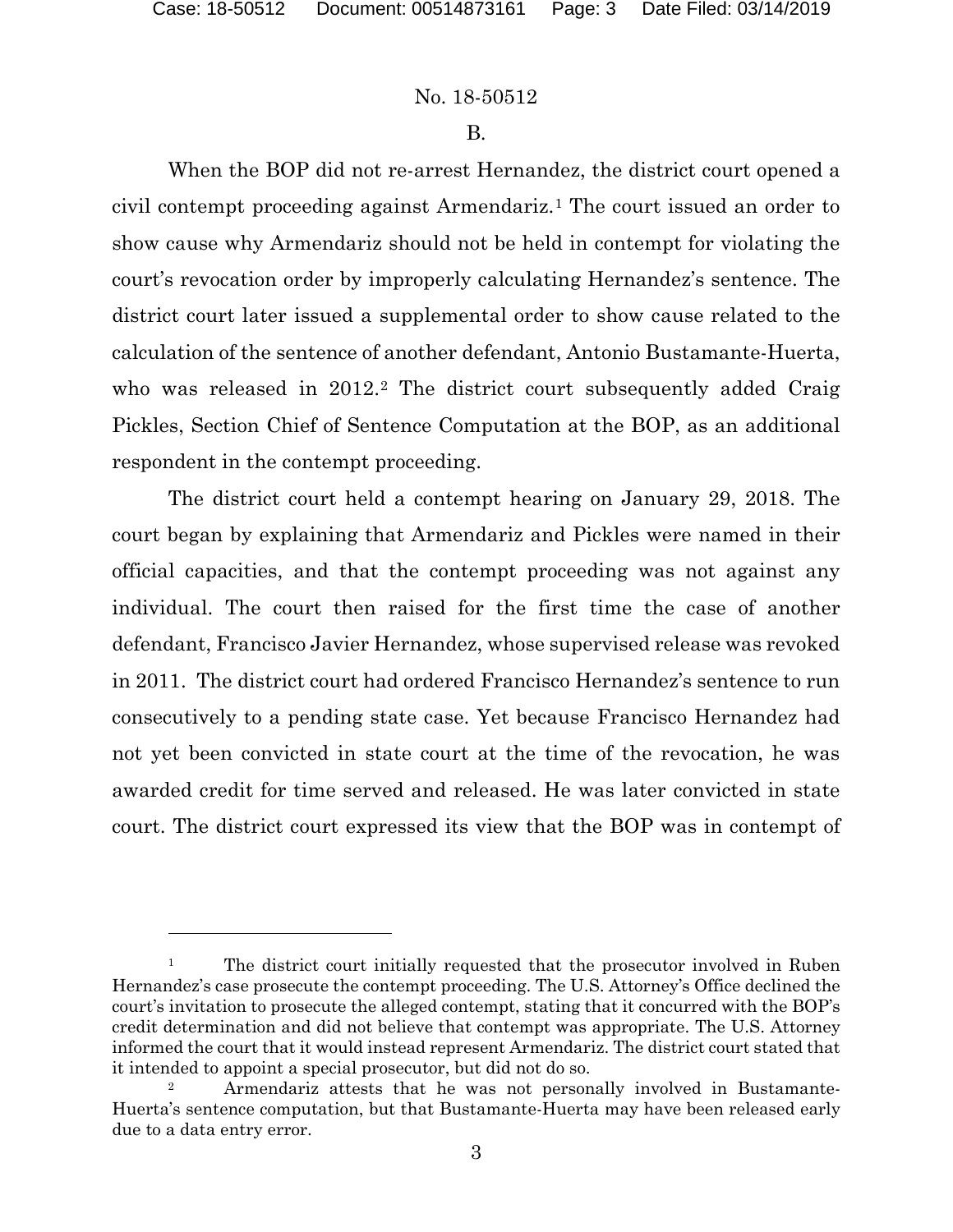court because the BOP awarded credit for time served in state custody despite the district court's instruction that the federal sentence be consecutive.

The BOP expressed its position that it is required by statute to award credit for time served in official detention when that time has not been credited to another sentence. *See* 18 U.S.C. § 3585(b). The BOP repeatedly explained that, although the district court has the authority to order a consecutive sentence, the BOP cannot run the federal sentence consecutively if there is no other sentence in place. Ruben Hernandez, for example, was acquitted in state court and therefore had no state sentence. The BOP acknowledged that, in some instances, defendants are awarded credit for time served in pretrial state detention, released from federal custody, and subsequently convicted in state court. But the BOP explained that it must "compute the sentence in the here and now," and it cannot hold prisoners indefinitely "until we find out what's going to happen in the future." The BOP nonetheless promised "to communicate the Court's concerns to the Bureau and see if we can come up with some type of resolution."

The district court then ordered the BOP to file an "advisory to the Court" explaining its position. The court stated that its "suggestion would be to follow the statute unless you have a court order saying otherwise." The BOP filed a "Court Advisory" restating its legal position. Dissatisfied with this response, the district court set another hearing "to determine the appropriate sanctions to be imposed." After receiving this order, the BOP requested clarification as to what contempt findings the district court had made. The district court denied the request for clarification, stating that it would amount to an advisory opinion, and reiterated that a hearing would be held to determine sanctions.

On April 25, 2018, the district court held a sanctions hearing. The court substituted the BOP for the named individual respondents. The court reiterated its view that it has the authority to order consecutive sentences, and

4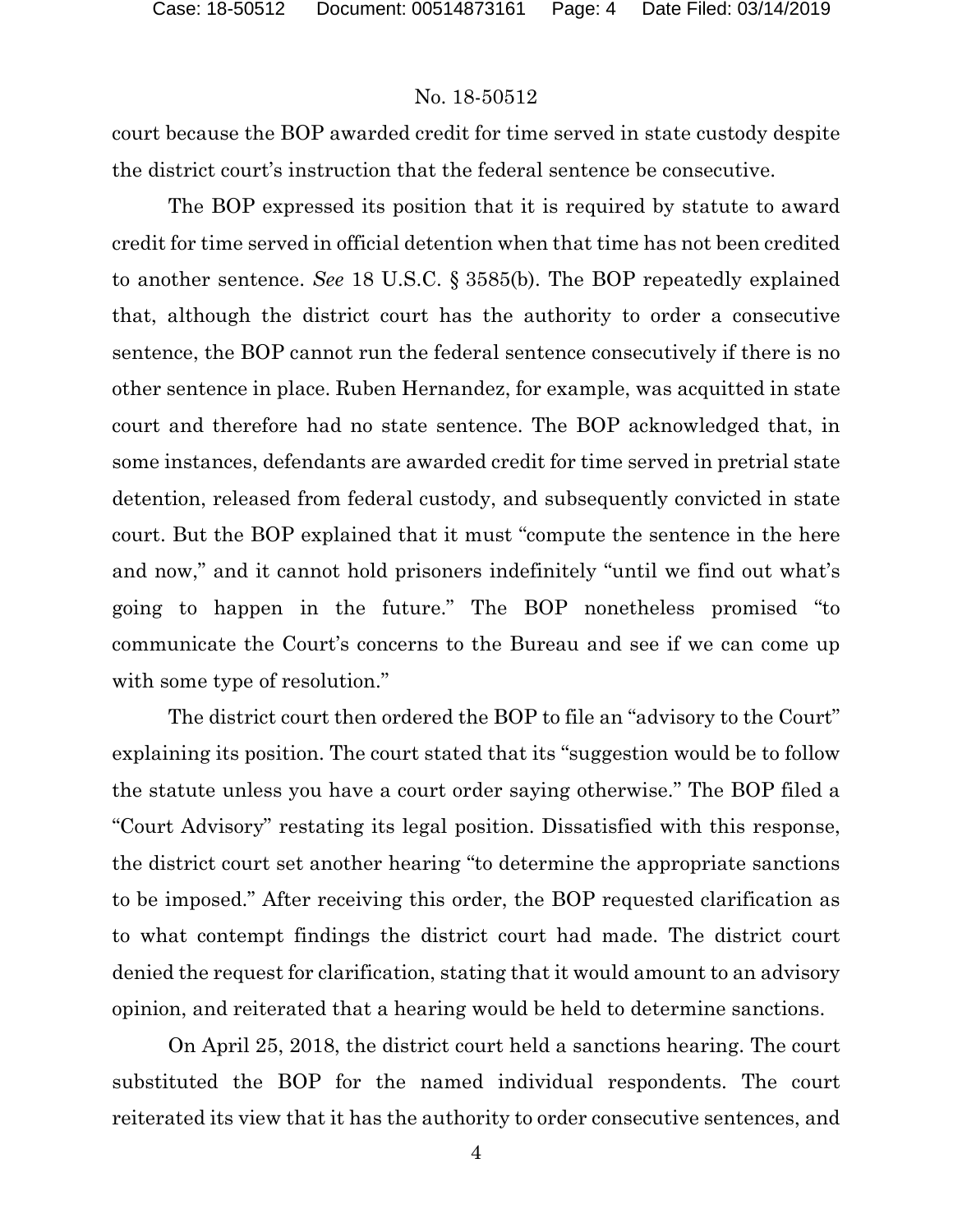that the BOP is not running sentences consecutively when it gives prisoners credit for time served on unadjudicated state cases. At the conclusion of the hearing, the district court stated that it was ordering the BOP not to award credit under § 3585(b)(2) for time served in state detention when the district court imposes a consecutive sentence. The court described this order as a "sanction." The court further explained that its order would apply "[i]n my cases only," not nationwide, "[a]nd anybody that violates that injunction will then be facing [a] personal, individual contempt situation."

The district court took no further action in the case. On June 25, 2018, the BOP filed a notice of appeal from the district court's April 25, 2018 decision.

II.

We must first assure ourselves of our jurisdiction. *See Hill v. City of Seven Points*, 230 F.3d 167, 169 (5th Cir. 2000). The BOP asserts that the district court's contempt sanction is either a final decision appealable under 28 U.S.C. § 1291 or an interlocutory injunction appealable under 28 U.S.C. § 1292(a)(1). We have jurisdiction under § 1291, and therefore need not address § 1292(a)(1).

"The general rule in this circuit is that civil contempt orders are not appealable final orders for the purposes of 28 U.S.C. § 1291," but an exception "exists '[w]hen a civil contempt motion is not part of continuing litigation, . . . because no underlying case awaits final resolution.'" *Quilling v. Funding Resource Grp.*, 227 F.3d 231, 234 (5th Cir. 2000) (quoting *In re Grand Jury Subpoena for Attorney Representing Criminal Defendant Reyes-Requena*, 926 F.2d 1423, 1429 (5th Cir. 1991)). This is a standalone civil contempt proceeding initiated by the district court. We therefore have jurisdiction under § 1291 so long as the district court issued a final decision in this matter.

"A decision is final when it 'ends the litigation on the merits and leaves nothing for the court to do but execute the judgment.'" *Askanase v. Livingwell,*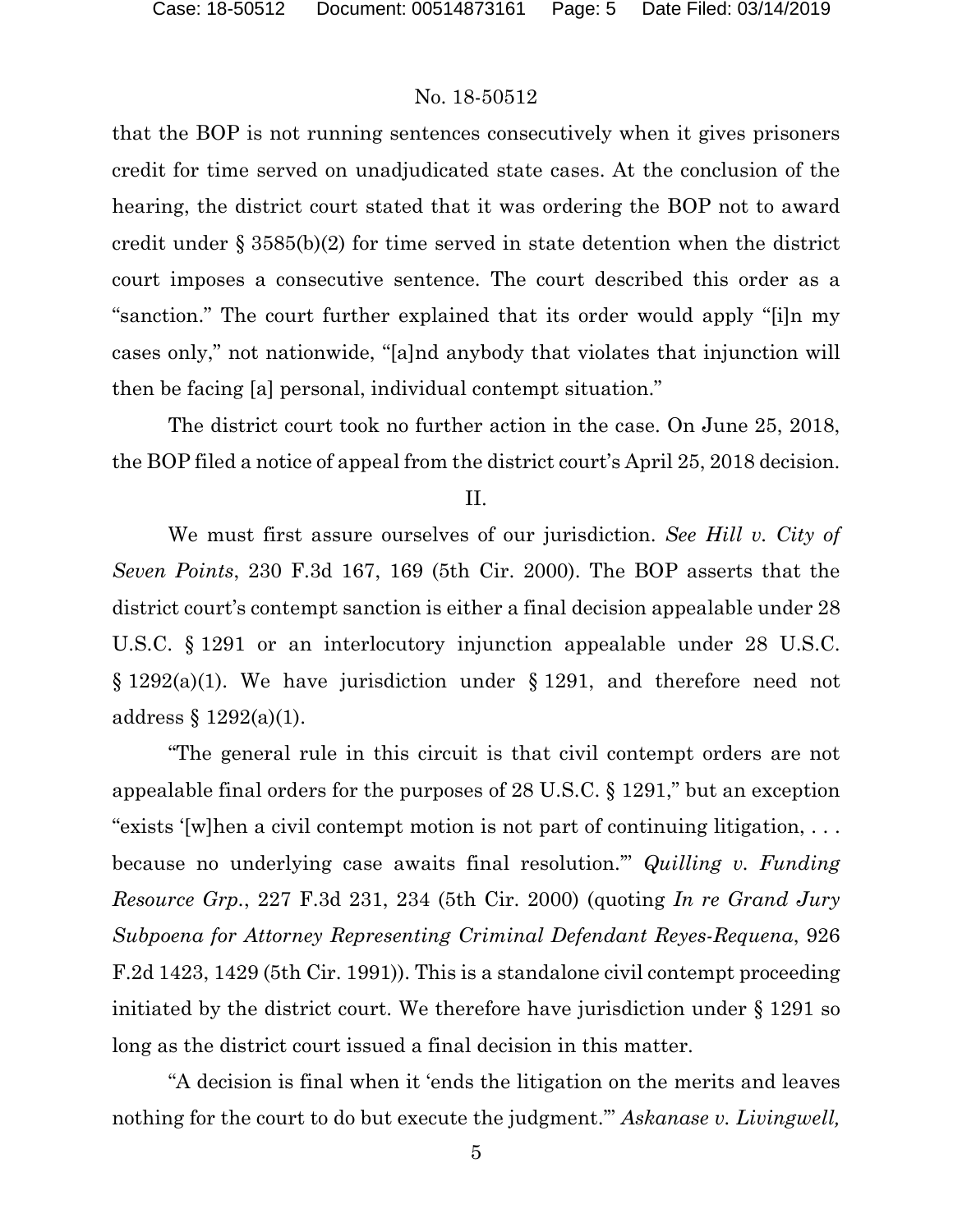*Inc.*, 981 F.2d 807, 810 (5th Cir. 1993) (quoting *Coopers & Lybrand v. Livesay*, 437 U.S. 463, 467 (1978)). A "civil contempt order is not 'final' for purposes of appeal unless two actions occur: (1) a finding of contempt is issued, and (2) an appropriate sanction is imposed." *In re U.S. Abatement Corp.*, 39 F.3d 563, 567 (5th Cir. 1994). The district court in this case did not make an explicit contempt finding. And despite the BOP's request for clarification, the court refused to explain the factual or legal basis for its conclusion that the BOP had violated a court order.

We nonetheless find that the district court held the BOP in contempt. The court repeatedly expressed its view that the BOP was violating its revocation judgments, and twice stated that it would hold a hearing to determine appropriate sanctions. The district court then imposed a final sanction in the form of an oral injunction against the BOP. The court did not enter a written order, despite indicating at the sanctions hearing that it planned to do so. But the oral injunction was not tentative, and the district court did not indicate that the sanction was open to further argument or reconsideration. Rather, the district court asked the BOP to affirm that it understood the scope of the injunction. The court also made clear that the injunction would be effective immediately and stated that, "after today, if some individual in BOP were to execute their duty in a manner in violation of this Court's findings, it would be individual liability."

The BOP understandably interprets this order to signify that its officials are now operating under the threat of individual contempt sanctions. We have previously affirmed a contempt sanction for the violation of an oral injunction, where the contemnor was aware of the injunction and "in fact considered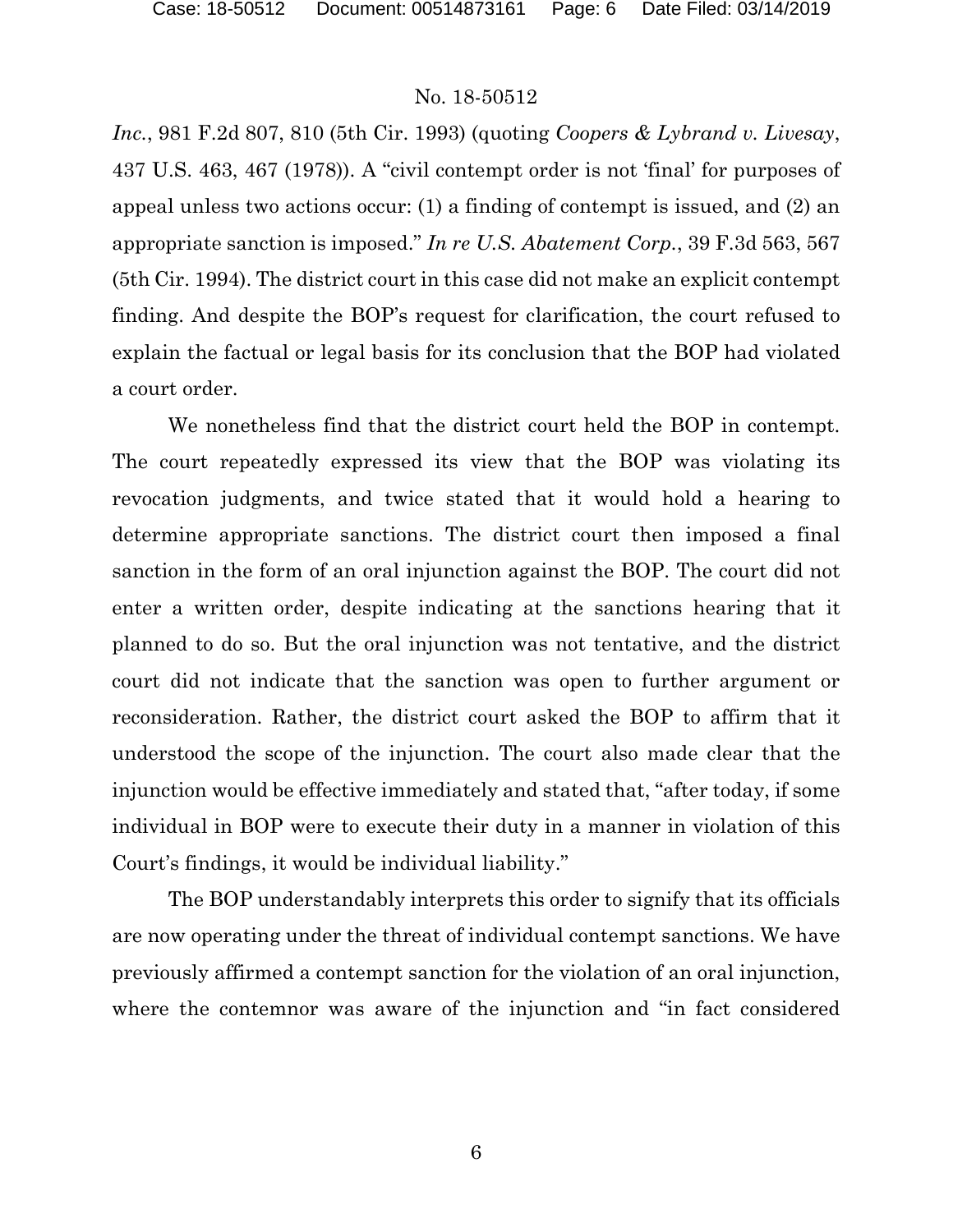l

## No. 18-50512

himself bound by" it. *In re Bradley*, 588 F.3d 254, 263 (5th Cir. 2009).[3](#page-6-0) The immediate effect of the district court's order distinguishes this case from contempt sanctions that we have held to be non-final, such as monetary sanctions in an amount yet to be determined. *See Thornton v. General Motors Corp.*, 136 F.3d 450, 453 (5th Cir. 1998) (holding that an order suspending attorney from practice effectively immediately was an appealable final sanction, but an order imposing unquantified attorney's fees was not final); *see also Cruz v. Fulton*, 714 F. App'x 393, 396 (5th Cir. 2018) (finding no jurisdiction because "the dollar amount of contempt sanctions remains yet to be determined"). Under these circumstances, the district court's failure to put its injunction in writing does not render its order non-final.

We note that it is highly unusual for a district court to make a finding of contempt and to issue a contempt sanction without entering a written order explaining the basis for its findings and describing the sanction imposed. These omissions are relevant to the merits of this appeal. But a lack of procedural formality does not shield a district court's final decisions from appellate review under 28 U.S.C. § 1291.[4](#page-6-1)

<span id="page-6-0"></span><sup>3</sup> Other circuits similarly treat oral injunctions as enforceable orders. *See, e.g., Lau v. Meddaugh*, 229 F.3d 121, 123, 123 n.2 (2d Cir. 2000); *In re Charlotte Observer*, 921 F.2d 47, 48, 50 (4th Cir. 1990). We agree with the Second Circuit that, although Federal Rule of Civil Procedure 65(d) "contemplates the issuance of a written order," a district "court's failure to comply with the specific requirements of this rule does not render the injunction void." *Lau*, 229 F.3d at 123, 123 n.2; *see also Test Masters Educ. Servs., Inc. v. Singh*, 428 F.3d 559, 577 (5th Cir. 2005) (explaining that a district court's failure to fully comply with Rule 65(d) "does not require that the injunction be reversed or vacated") (quotation omitted). As we noted in *Bradley*, 588 F.3d at 261–63, the Seventh Circuit appears to take a different position. *See Bates v. Johnson*, 901 F.2d 1424, 1427–28 (7th Cir. 1990) (holding that an oral injunction is not enforceable, and therefore not appealable). We do not follow the Seventh Circuit's view that a party "is under no judicial compulsion" until a judge "record[s] an injunction or declaratory judgment on a separate document." *Id.* at 1428.

<span id="page-6-1"></span>The district court did not set out its order in a separate document as required by Federal Rule of Civil Procedure 58(a). But this "failure to set forth a judgment or order on a separate document when required by [Rule] 58(a) does not affect the validity of an appeal from that judgment or order." FED. R. APP. P. 4(a)(7)(B); *see also Moreno v. LG Electronics,*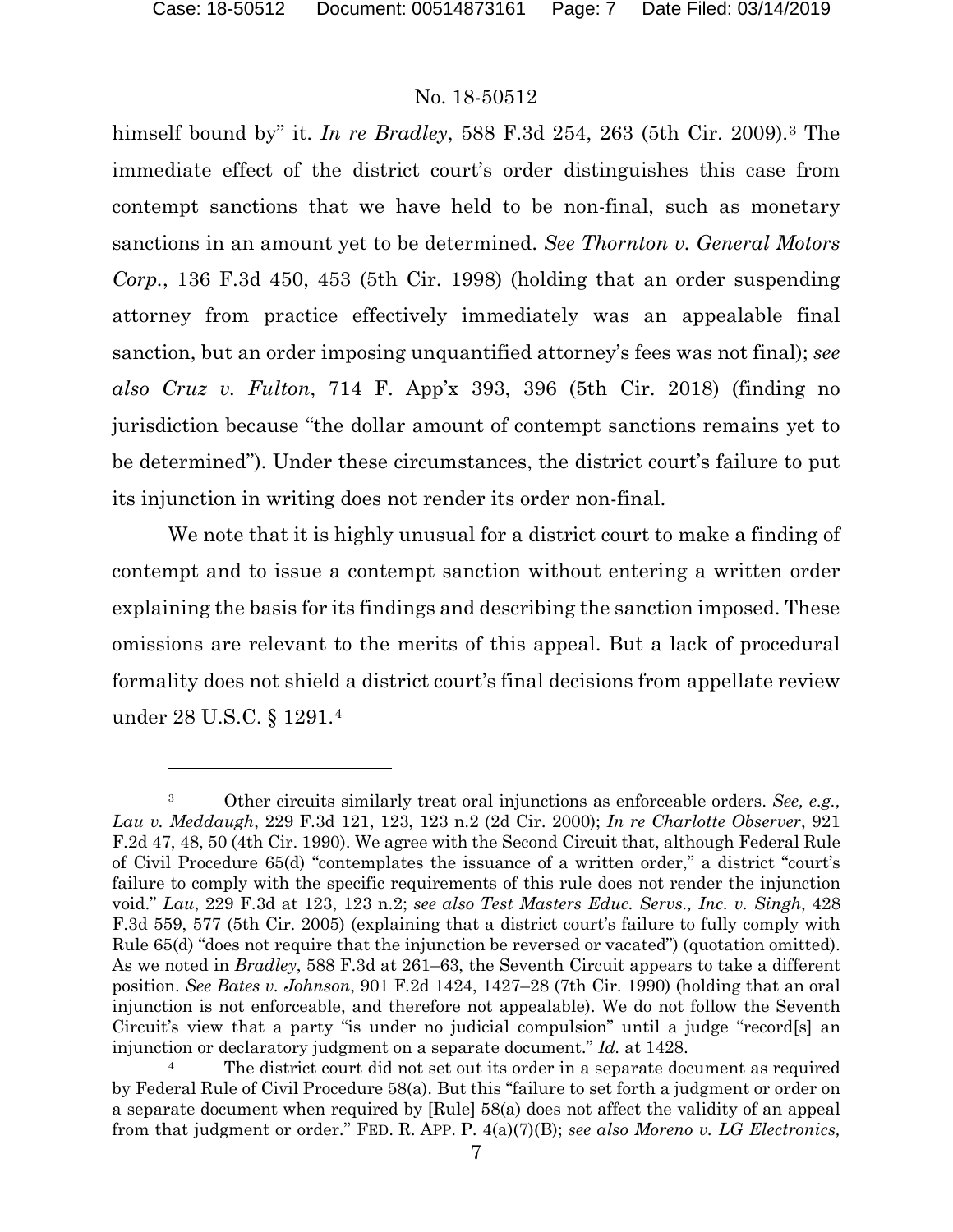# III.

"We review contempt orders and sanctions imposed under a court's inherent powers for an abuse of discretion." *United States v. City of Jackson, Miss.*, 359 F.3d 727, 731 (5th Cir. 2004). A district court's inherent power to sanction contempt "is not a broad reservoir of power, ready at an imperial hand, but a limited source; an implied power squeezed from the need to make the court function." *NASCO, Inc. v. Calcasieu Television and Radio, Inc.*, 894 F.2d 696, 702 (5th Cir. 1990); *see also Crowe v. Smith*, 151 F.3d 217, 226 (5th Cir. 1998). As "inherent powers are shielded from direct democratic controls, they must be exercised with restraint and discretion." *Roadway Express, Inc. v. Piper*, 447 U.S. 752, 764 (1980). The contempt power is not an appropriate means for a district court to express its reasoned disagreement with a federal statute. Threatening government officials with individual contempt sanctions for complying with federal law, as the district court did here, is a clear abuse of discretion.

A.

We first briefly review the legal framework governing the calculation of sentencing credits. The Sentencing Reform Act of 1984 provides:

A defendant shall be given credit toward the service of a term of imprisonment for any time he has spent in official detention prior to the date the sentence commences

(1) as a result of the offense for which the sentence was imposed; or

(2) as a result of any other charge for which the defendant was arrested after the commission of the offense for which the sentence was imposed;

that has not been credited against another sentence.

l

*USA Inc*., 800 F.3d 692, 696–97 (5th Cir. 2015) (noting that Rule 4, as amended, states that a failure to comply with Rule 58(a) does not affect the validity of the appeal).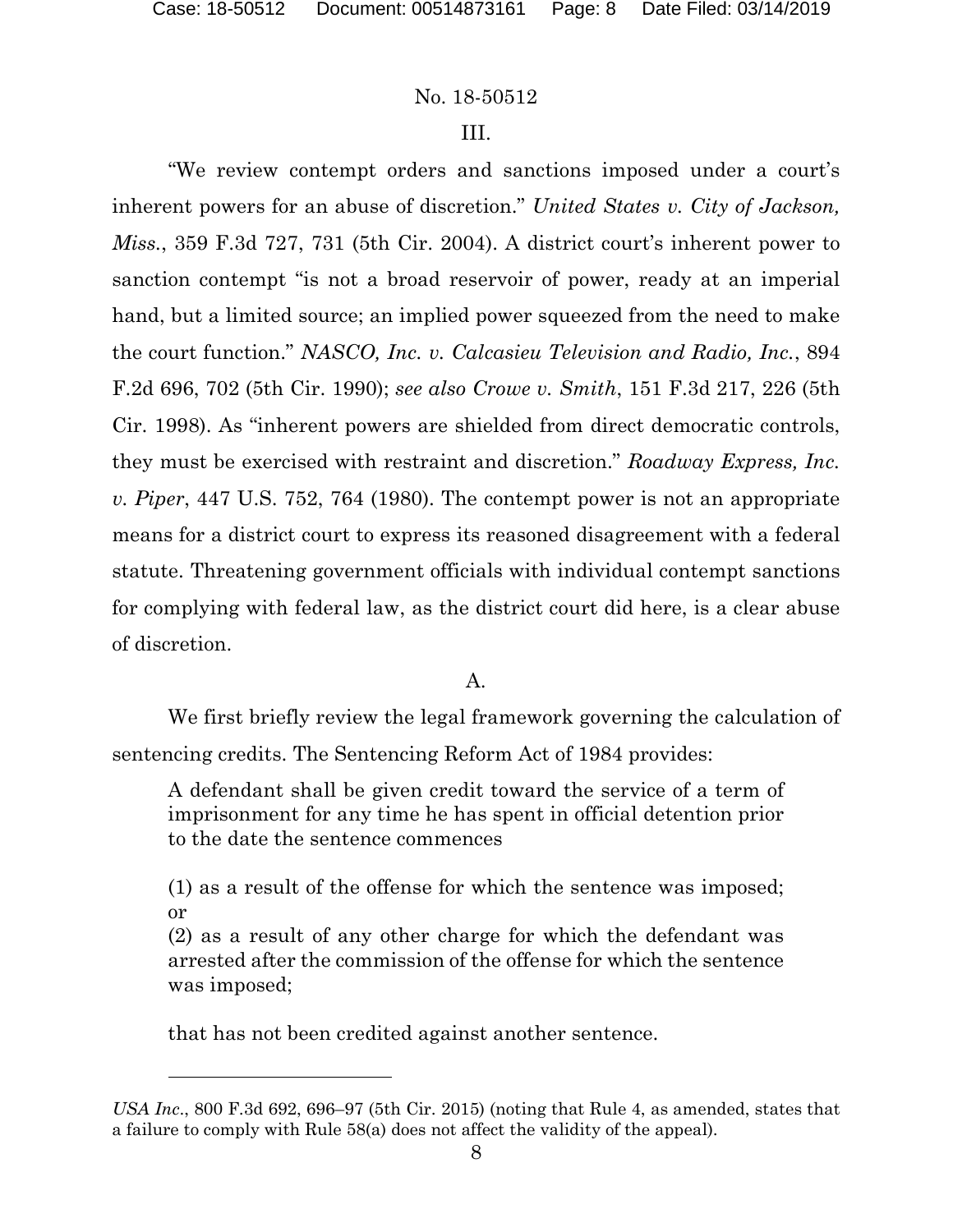18 U.S.C. § 3585(b).

l

The Supreme Court has squarely held that § 3585(b) "does not authorize a district court to compute the credit at sentencing." *United States v. Wilson*, 503 U.S. 329, 334 (1992). This responsibility belongs to the Attorney General, acting through the BOP. *Id.* at 335; *see also Leal v. Tombone*, 341 F.3d 427, 428 (5th Cir. 2003). The BOP's procedures for calculating credit under § 3585(b) are set out in its Sentence Computation Manual. *See* U.S. Dep't of Justice, Federal Bureau of Prisons Program Statement No. 5880.28 (July 20, 1999).[5](#page-8-0)

Confusion sometimes arises, as it did here, when a defendant requests that the district court award credit for time served and the court purports to grant or deny this request at sentencing. Because the district court lacks the authority to award or deny credit, the BOP is not bound by its decision. *See, e.g., Mehta v. Wigen*, 597 F. App'x 676, 680 (3d Cir. 2015) (holding that the BOP erred in denying credit under § 3585(b) based on the sentencing court's intent). The sentencing court does "retain residual authority" to consider a defendant's time in custody. *United States v. Hankton*, 875 F.3d 786, 792 (5th Cir. 2017). If the court determines that the BOP will not credit a defendant's prior time served, the court can reduce the defendant's sentence under § 5G1.3(b) or § 5K2.23 of the U.S. Sentencing Guidelines. *Id*. But the district court must calculate the defendant's final sentence itself; it cannot simply order the BOP to award credit. Moreover, neither of these Guidelines provisions authorizes a district court to *increase* a defendant's sentence to deny credit that the defendant is otherwise entitled under § 3585(b).

District courts also "have discretion to select whether the sentences they impose will run concurrently or consecutively with respect to other sentences that they impose, or that have been imposed in other proceedings, including

<span id="page-8-0"></span><sup>5</sup> The Manual is available at https://www.bop.gov/policy/progstat/5880\_028.pdf.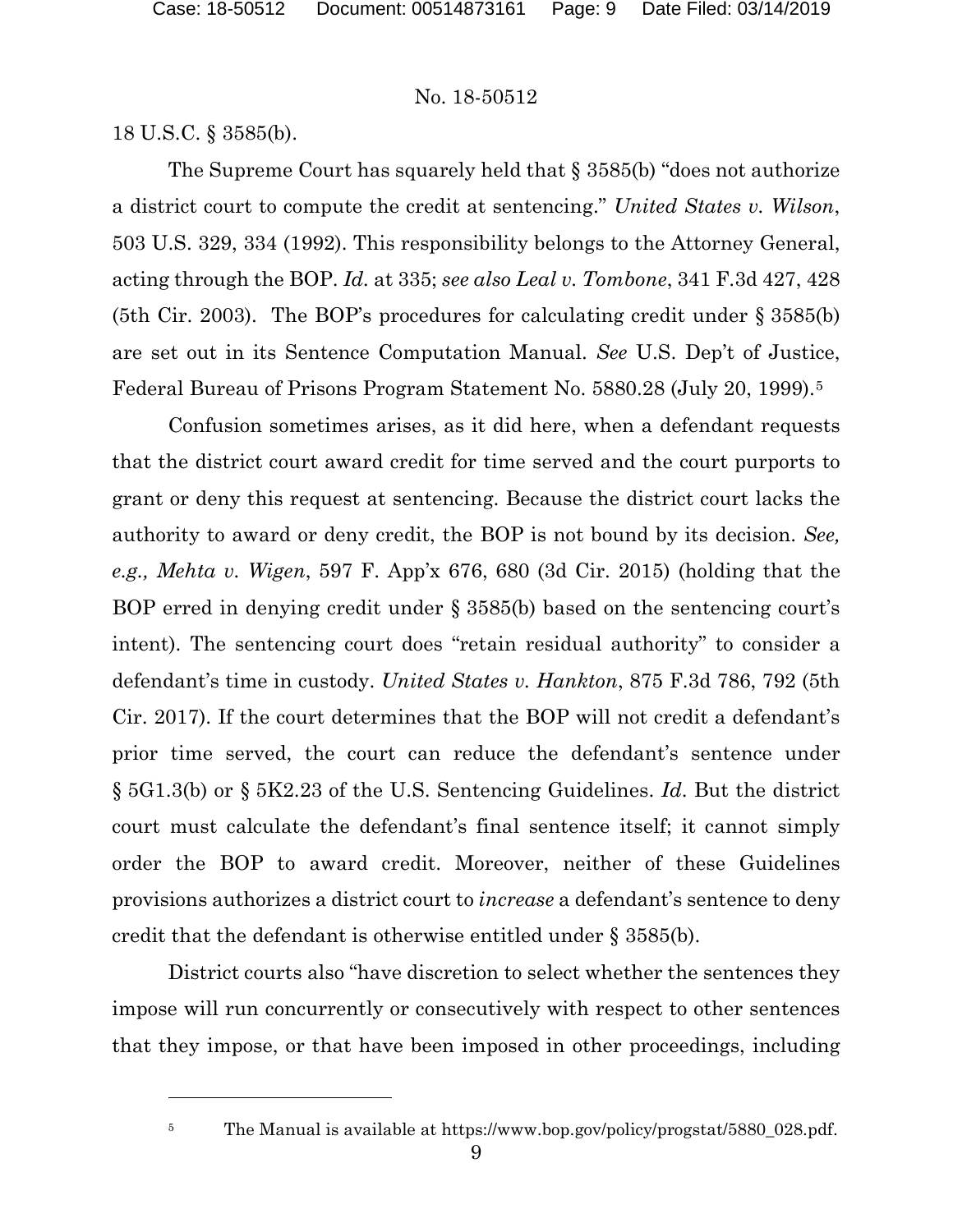$\overline{a}$ 

## No. 18-50512

state proceedings." *Setser v. United States*, 566 U.S. 231, 236 (2012). The Supreme Court has held that a district court may order that a federal sentence run consecutively to an anticipated but not yet imposed state sentence. *Id.* at 236–37. Yet the authority to choose a concurrent or consecutive sentence presupposes the existence of another sentence. If a prisoner completes his federal sentence before another sentence is imposed, the BOP lacks the authority to hold him beyond his release date.[6](#page-9-0) *See* 18 U.S.C. § 3624(a) ("A prisoner shall be released by the Bureau of Prisons on the date of the expiration of the prisoner's term of imprisonment," less credit for satisfactory behavior).

B.

We next review the district court's contempt finding. "A party commits contempt when he violates a definite and specific order of the court requiring him to perform or refrain from performing a particular act or acts with knowledge of the court's order." *Waste Mgmt. of Wash., Inc. v. Kattler*, 776 F.3d 336, 341 (5th Cir. 2015) (quoting *Hornbeck Offshore Servs., LLC v. Salazar*, 713 F.3d 787, 792 (5th Cir. 2013)). Contempt findings must be supported "by clear and convincing evidence: 1) that a court order was in effect, 2) that the order required certain conduct by the respondent, and 3) that the respondent failed to comply with the court's order." *Am. Airlines, Inc. v. Allied Pilots Ass'n*, 228 F.3d 574, 581 (5th Cir. 2000) (quotation omitted); *see also Waste Mgmt. of Wash.*, 776 F.3d at 341. The district court's factual findings are reviewed "for clear error and its underlying conclusions of law *de novo*." *City of Jackson*, 359 F.3d at 731.

The district court made no explicit factual findings to support its decision to hold the BOP in contempt. Nor did it identify which specific court orders the

<span id="page-9-0"></span> $6$  If a prisoner is convicted on a state charge while still in BOP custody, the BOP will generally withdraw double credit for time served in state custody. *See* Sentence Computation Manual at  $p. 1 - 24B$ .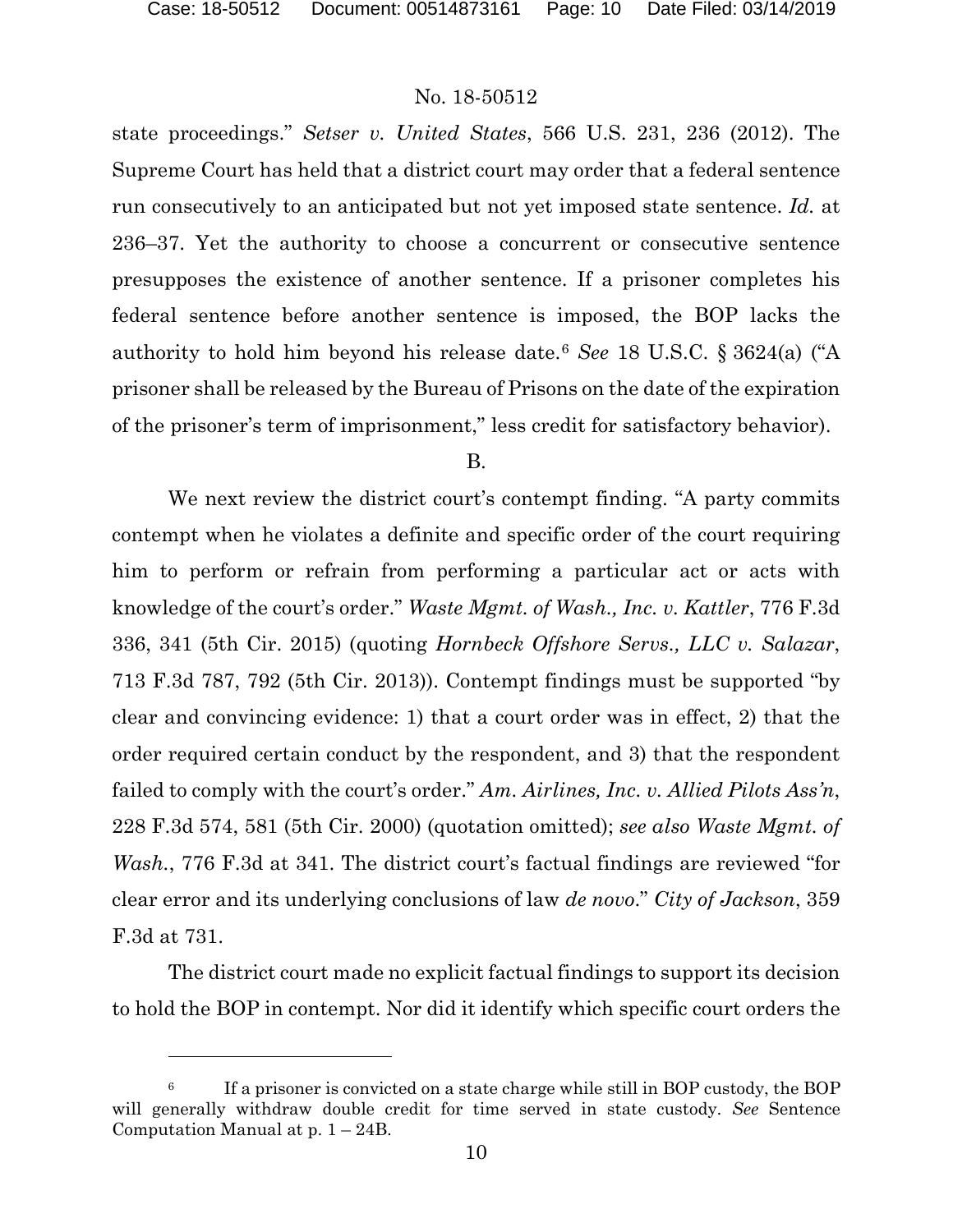BOP violated, notwithstanding the BOP's "request that the Court clarify its order to reflect such findings as to how and when the Respondents violated an order of th[e] court." The district court's refusal to identify the basis for its contempt finding was in itself an abuse of discretion.

Moreover, we can identify no evidence in the record to support the conclusion that the BOP violated a "definite and specific" court order. *Waste Mgmt. of Wash.*, 776 F.3d at 341. In light of its statements at the show cause hearing, the district court appears to have deemed the BOP in contempt of several of its revocation judgments. But the court did not identify any particular judgment that specifically instructed the BOP not to award credit for time served under 18 U.S.C. § 3585(b). The court instead expressed its view that the BOP should have interpreted the imposition of a consecutive sentence to disallow credit for time served in state custody, even if no state sentence had yet been imposed. As outlined above, such an interpretation is inconsistent with the statute and the Supreme Court's holding in *Wilson*, 503 U.S. at 334. The BOP did not violate a court order by implementing the revocation judgments according to governing law.

# C.

Even if the district court had not erred in holding the BOP in contempt, the sanction imposed is contrary to law. The court ordered, in its cases only, that the BOP not award credit under 18 U.S.C. § 3585(b)(2) for time served in state detention when the district court imposes a consecutive sentence. This injunction is inconsistent with the mandatory language of § 3585(b), which states that "[a] defendant shall be given credit" if he meets the statutory requirements. As the Supreme Court has explained, "Because the offender has a *right* to certain jail-time credit under § 3585(b), and because the district court *cannot* determine the amount of the credit at sentencing, the Attorney General